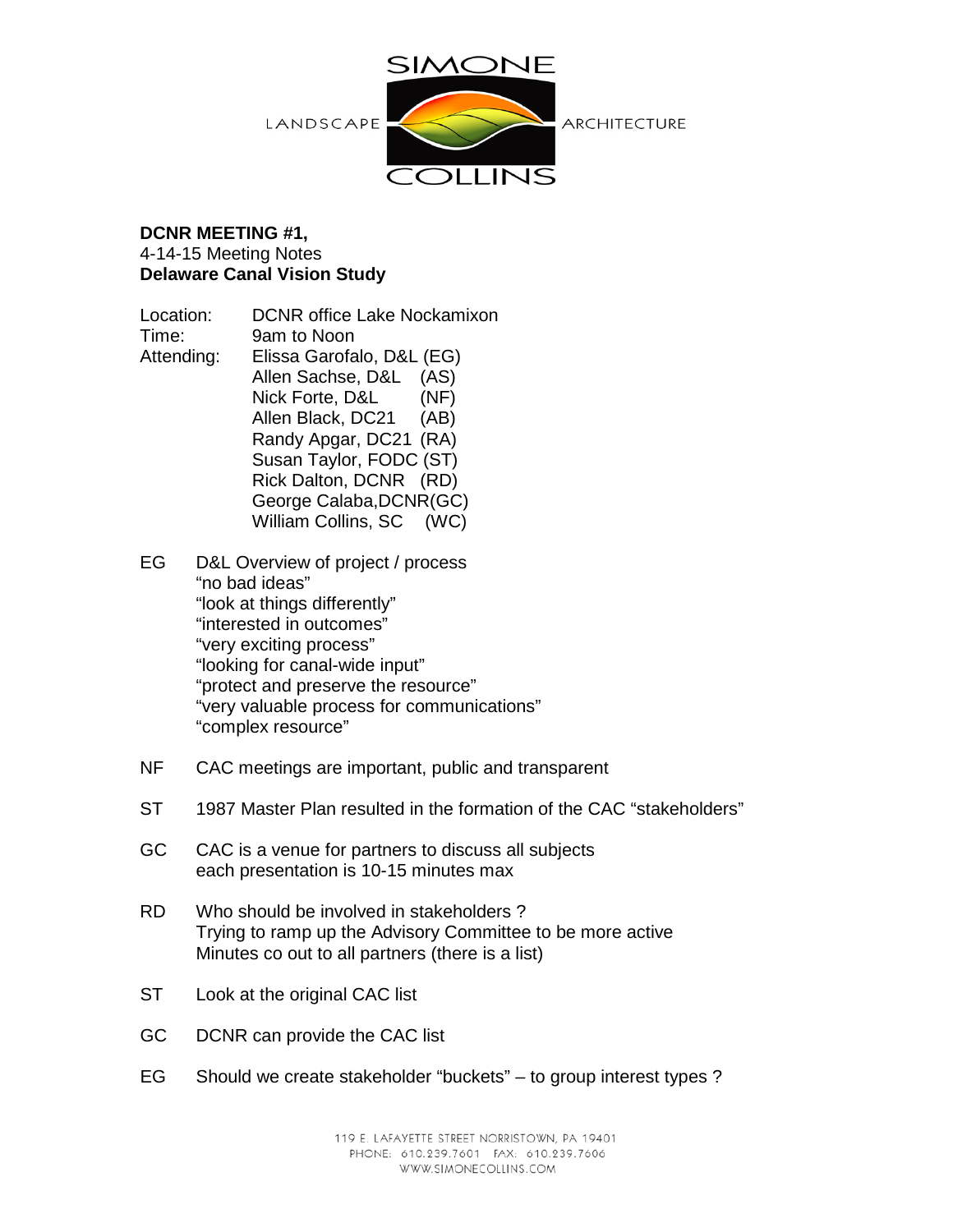Examples of **Stakeholder** "buckets"

- 1 Business / tourism
- 2 Environmental
- 3 Heritage
- 4 Recreation
- 5 Government (including municipal and Legislative Caucus)
- 6 Administrative ?
- NF Municipalities have an important say as stakeholders
- AS Agreed
- ST Municipal office meeting by FODC (dinner, talk to DCNR)
- AB Does FODC have a current list (munis)?
- ST The fifth week of the month is the best time to meet with munis
- AB Need to reach managers and elected officials
- AS Government is also legislators and bureau managers Legislative stakeholder contacts should be later in process to target "asks" but invite legislators to all meetings
- AB Should there be a separate stakeholders meeting for FODC
- EG "Bureau" meetings include the **DCNR Coordinating Committee** meetings such as today's meeting
- AS Re: **Project Committee** FODC should be on that committee as well
- GC Can one stakeholder from each bucket be on the Project Committee ?
- EG Re: **Project Committee** suggested to invite
	- 1 Heritage Conservancy
	- 2 Lower Bucks Canal Conservation Committee
	- 3 Friends of Washington Crossing (FOWC) to be confirmed
- NF FOWC have skin in the game and should be invited to the "heritage stakeholder group

# RD Re: **Project Committee**

- 4 East Coast Greewnway (ECG)
- 5 Highlands Conservancy (Highlands)
- AB Re: **Project Committee** 6 Central Bucks Bike Club (CBBC)
- AS Re: **Project Committee** 7 Lower Delaware Wild and Scenic (LDW&S) – same as HC ?
- EG Re: **Project Committee**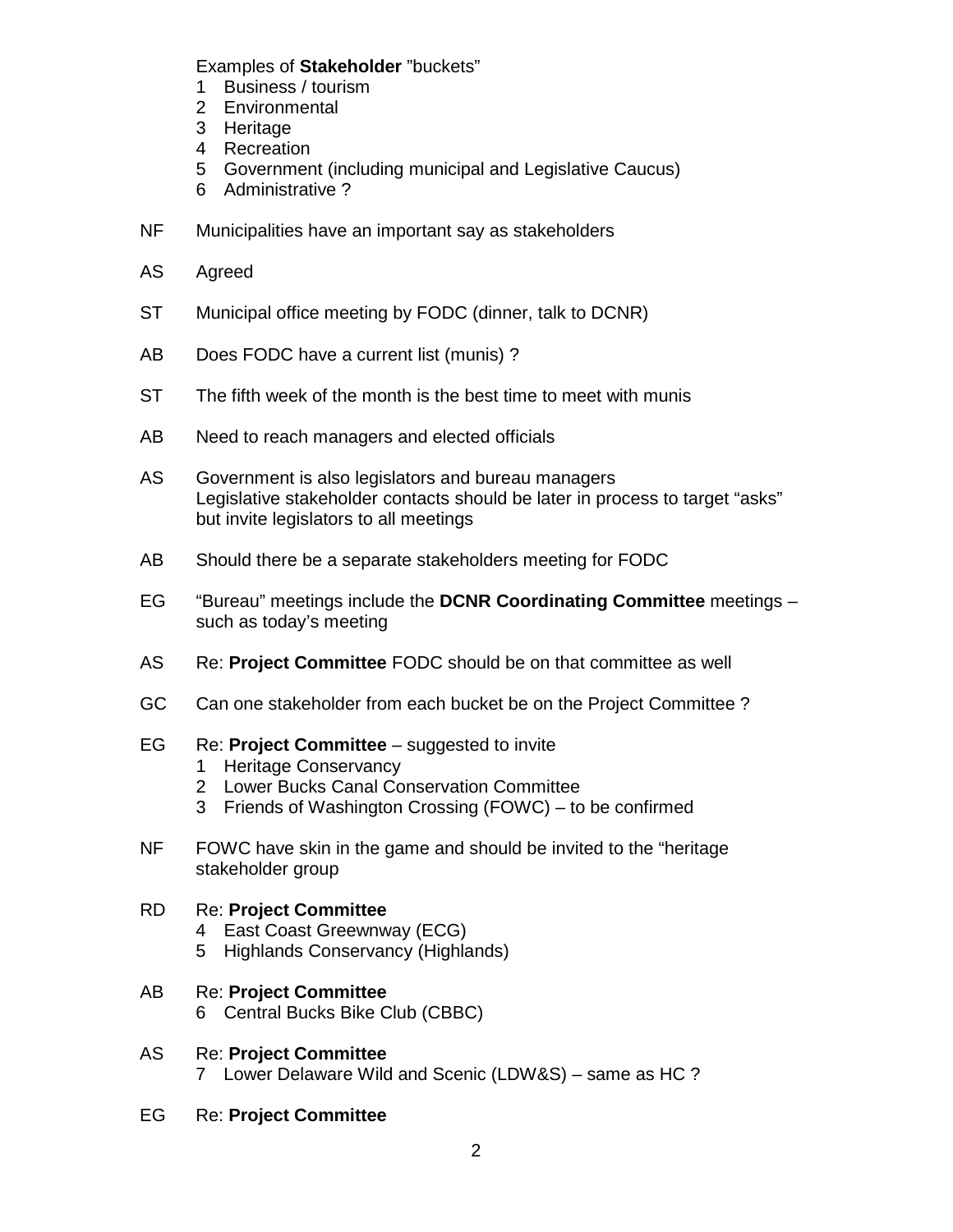- 8 Circuit-related DVRPC ?
- ST Re: **Project Committee** 9 Delaware and Raritan Canal - NJ (D&R)
- RD Patricia \_\_\_\_\_\_\_\_\_\_\_\_\_\_\_\_\_\_ at D&R State Park, RD met with her early
- AS Re: **Project Committee** 10 PA Historic and Museum Commission (PHMC)
- RD PHMC has the compliance bureau and the facility bureau.
- WC PHMC should be involved through the process, not wait until the end.
- EG PHMC chair is Jim Vaughn Cory Kegeriese ? – eastern PA Bryan van Sweden ? – central office
- ST the PHMC deputy Director decides on historic projects.
- ST Re: **Project Committee** 11 PennDOT ?

"PennDOT is currently performing a survey of DC structures to determine 'eligibility'" – to determine if the 1931 designation is accurate.

This PennDOTsurvey is being managed by Central Office and is generally completed. It was due in December 2014.

FODC seeks a uniform development policy for canal bridges, walls, roads, etc

- RD DCNR has had little involvement in this PennDOT survey
- RA Who is doing the DC structure survey for PennDOT?
- AS Probably a planning firm (TBD)

#### AS Re: **Project Committee**

12 Federal Highway Administration (FHWA) – as potential source of funds for repairs ?

### EG Re: **Project Committee**

- 13 Central Bucks Visitor Bureau Visit Bucks County
- 14 Discover Lehigh Valley
- 15 Delaware Canal 21 (DC21)
- AB Kathy Auerbach is doing a study of the DC for FODC
- ST The purpose of the Auerback project is to tell the history of specific places
- ST The DR Estuary helps fund the lower municipalities' projects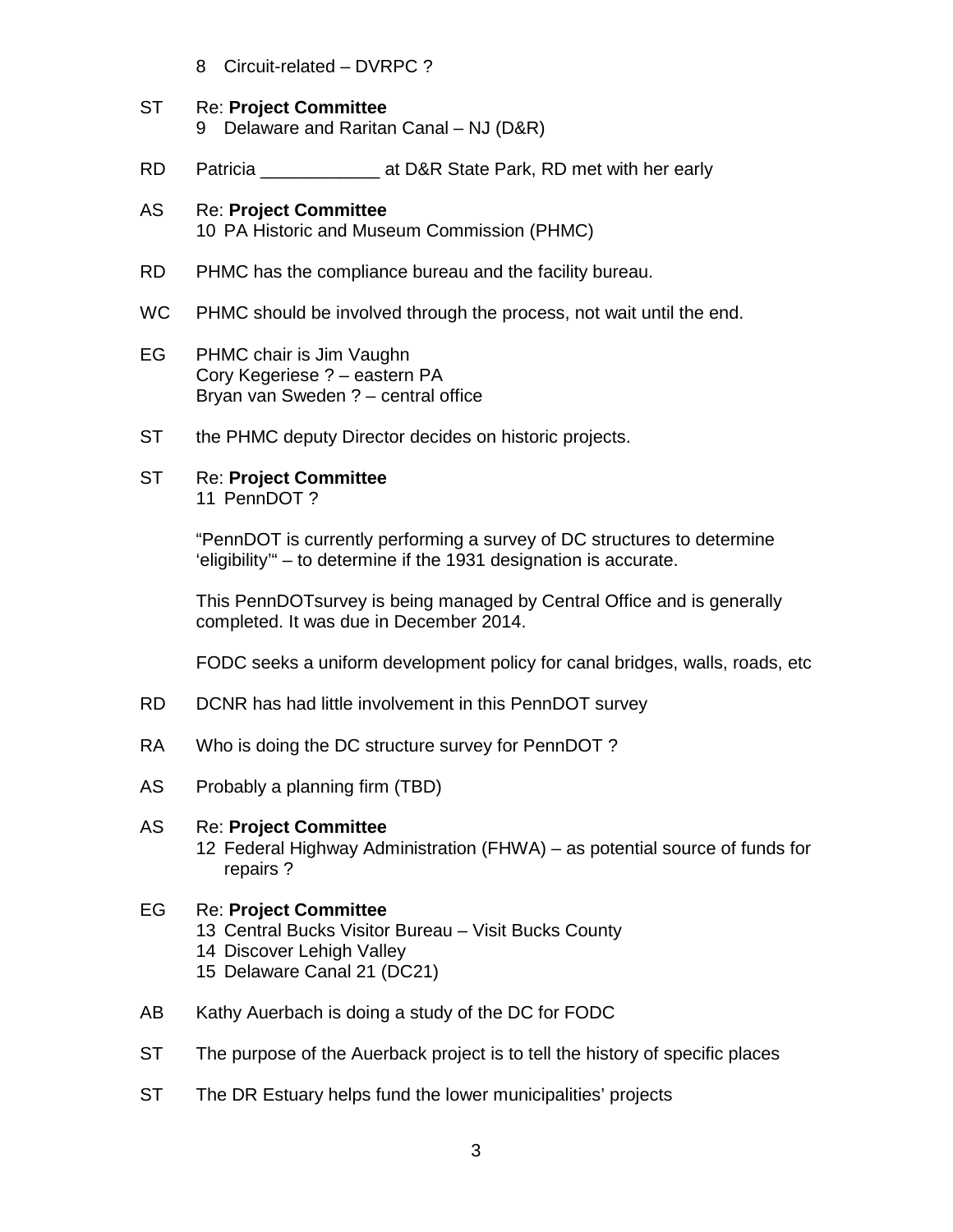- AB Re: **Project Committee** 16 What about NPS (Julie Bell) – also part of the LD W&S
- EG Re: **Project Committee** Delaware Valley Regional Planning Commission (DVRPC) ?
- AS Re: **Project Committee** 17 PennDOT – District 5 and 6
- EG Re: **Project Committee** 18 Pennsylvania Environmental Council (PEC)
- AB Re: **Project Committee** 19 Counties (2) County parks, etc
- ST Re: **Project Committee** 20 Three (3) Chambers of Commerce in Bucks County
- NF Re: **Project Committee** 21 River Road Business Association – is there an active list ?

There are many businesses that have a vested interest in the Canal such as Golden Pheasant

- WC Can we get Chamber member lists ? or contact members thru the chambers?
- ST FODC Canal-side business owners list is not current

# CONSENSUS on the **Project Committee** Members

- 1 D&L
- 2 DC21
- 3 FODC
- 4 HC
- 5 Visit Bucks County
- 6 Discover Lehigh Valley
- 7 NPS Philadelphia
- 8 PEC
- 9 PHMC
- 10 Others tbd ?

# WC Re: **Public Meetings**

Two sets of three meetings each – June and November 2014, (Tu, W, Th)

- June Meetings 9, 10, 11 or 16,17,18
- Nov Meetings tbd (early to mid to avoid Thanksgiving)

Two types of sessions per meeting day:

- 4:30-7:00pm Open House drop in / with "peopled stations"
- 7-9pm Formal presentation / public discussion

Open Houses Present overview – conditions, purpose of the study Breakout Stations: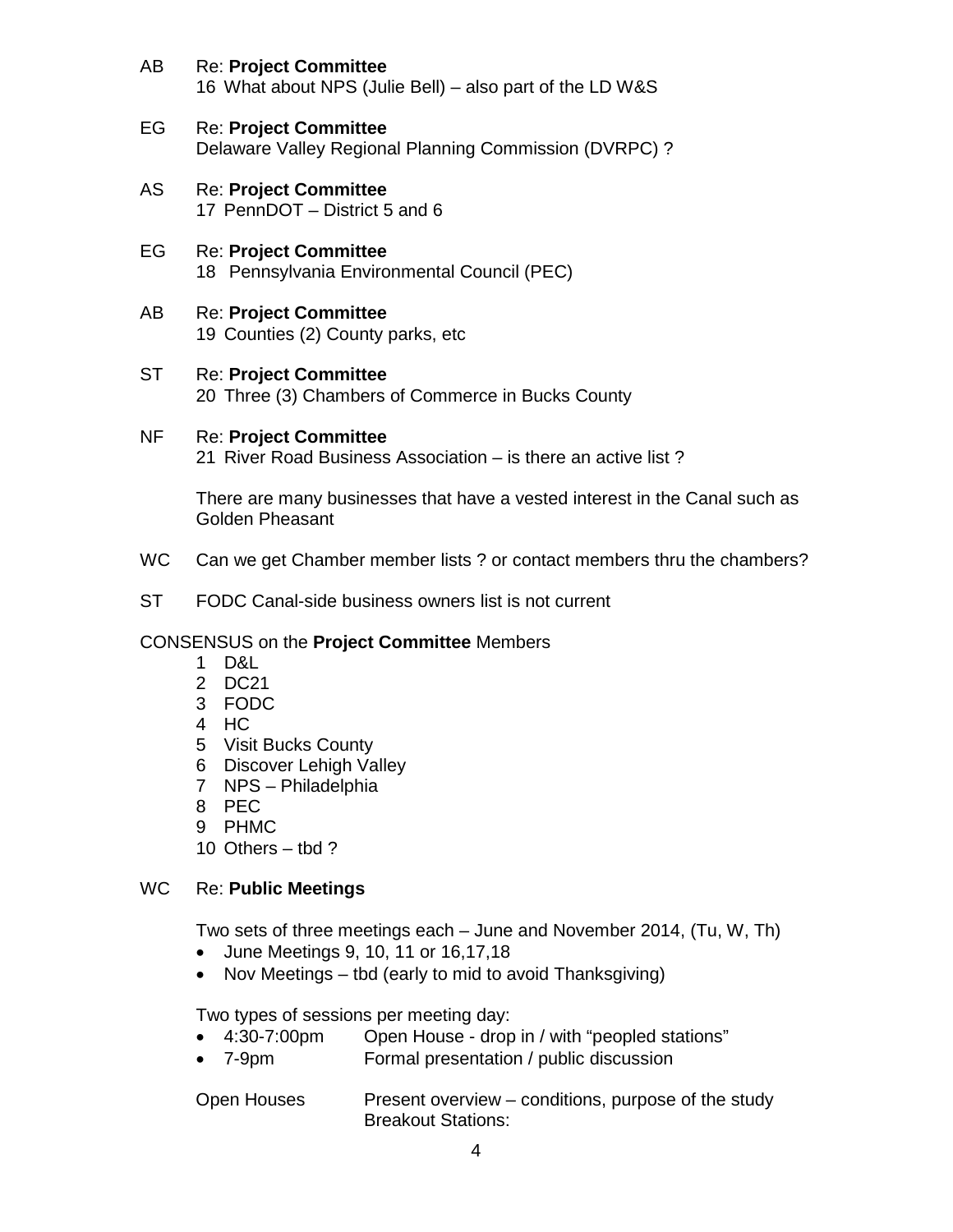Opt 1 - create stations by 5 stakeholder group types Opt 2 - create stations by 5 issue types - stormwater,etc

Public Presentations Formal 10-15 minute PowerPoint presentation

- Overview conditions, purpose of the study
- Meeting ground rules
- Ask carefully crafted questions to stoke discussion
	- o What are appropriate costs ?
	- o What are appropriate improvements ?
	- o What else ?

Open Public discussions (1.5 hours each)

Programming "card" technique to record public comments

Meeting locations – different each time – if possible (other ?)

- Upper Easton (Lafayette) Nurture Nature, Raubsville (firehouse) Tinicum Park (Barn)
- Middle New Hope (Eagle Firehouse), NH-S High School
- Lower Bristol (Boro Hall), Morrisville (tbd) Yardley (tbd)

### WC Re: **Publicity / Media Management**

- ST Need to advertise about the process
- EG FaceBook communication management by D&L, documents
- EG D&L Website upgraded site will be ready soon D&L home page to have link to DC Vision Study page Vison Study page to have links to documents, resources
- EG D&L acquired URL delawarecanalvision.com and delawarecanalvision.org \$90 for 3 years.
- WC Categories of information to be on D&L Vision Study page (draft)
	- Meeting minutes
	- Project calendar
	- Mapping
	- Images / other data
	- Letters, comments, etc
	- Other ?

### WC Re: **Public Involvement Venues**

- DCNR Coordination Committee
- Project Committee
- Stakeholder Sessions (5)
- CAC meetings (3 during
- Public Meetings (6)
- AS D&L will manage **Press** contacts
- WC Re: **Mapping / graphic products**